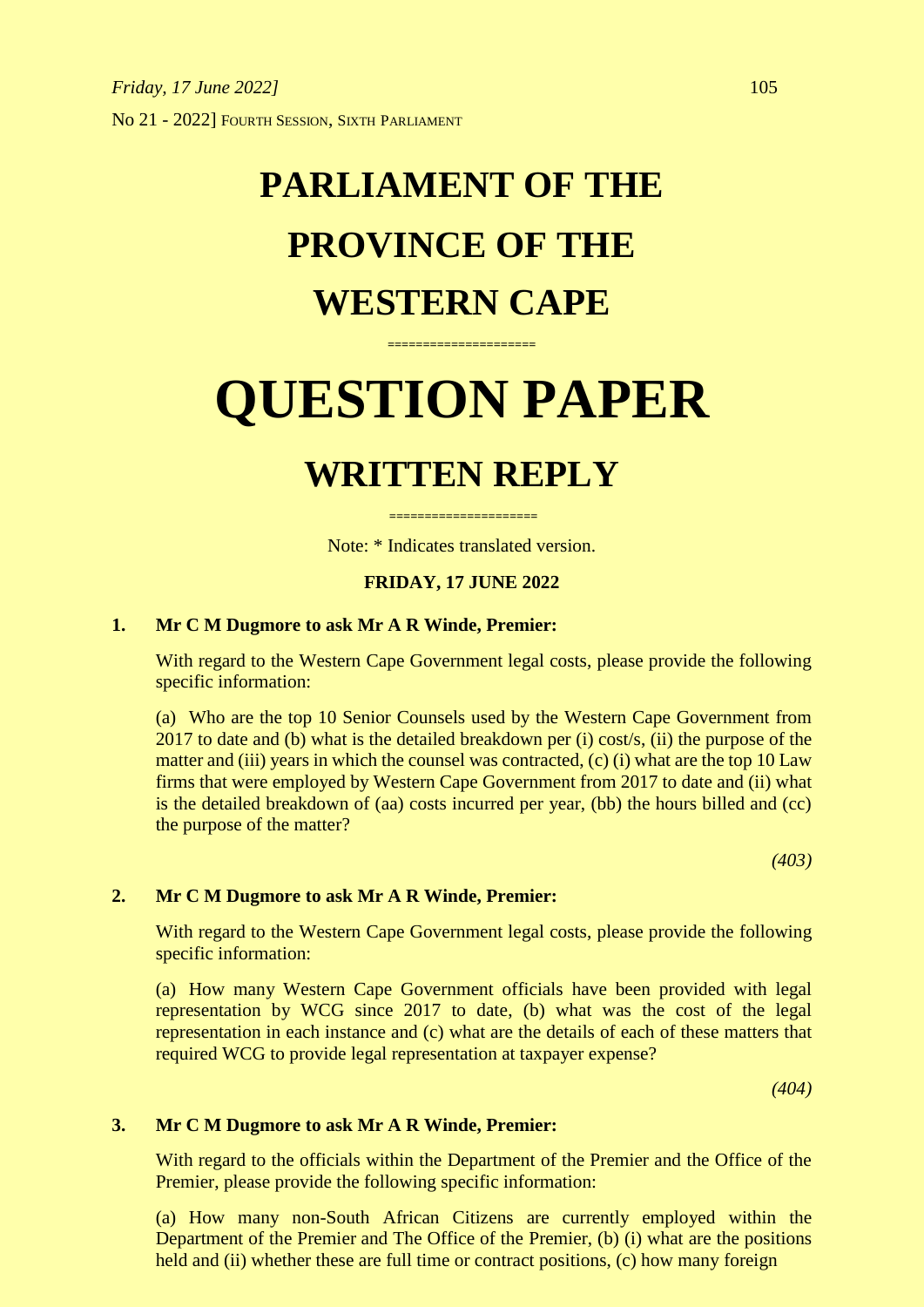106

employees have been employed since 2017 in DOTP and Office of the Premier, (d) (i) what are the positions held, (ii) whether these are full time or contract positions, (iii) what are the nationalities of these employees and (iv) how long have they been employed by DOTP and the Office of the Premier, (e) what are the (i) roles and (ii) functions that these foreign employees perform in DOTP and Office of the Premier; and (iii) what are the qualifications of these foreign employees in his office and DOTP?

*(405)*

#### **4. Mr M Kama to ask Mr R I Allen, Minister of Police Oversight and Community Safety:**

With regard to the release of the Police Recorded Crime Statistics for the Fourth Quarter of 2021/2022 Financial Year (January to March 2022):

- (1) (a) What is the cause of the increase in the 17 community-reported serious crimes in the province, (b) in which communities were these increases recorded and (c) what are the detailed programmes that his Department implemented to address these crimes in each of the communities where the 17 community-reported serious crimes were reported;
- (2) what is the trend of contact crimes in each police station in the province during the period under review for (i) murder, (ii) attempted murder and (iii) sexual offences, especially (aa) rape and (bb) sexual assault?

*(406)*

#### **5. Mr M Kama to ask Mr R I Allen, Minister of Police Oversight and Community Safety:**

With regard to the release of the Police Recorded Crime Statistics for the Fourth Quarter of 2021/2022 Financial Year (January to March 2022):

- (1) (a) What are the trends that contributed to the rapid increase in the murder rate at (i) Lingelethu-West police station and (ii) Harare police station and (b) what measures is his Department putting in place to address such increases;
- (2) what is the breakdown of the (a) murders and (b) sexual offences per suburb in the province?

*(407)*

#### **6. Mr M K Sayed to ask Mr D J Maynier, Minister of Education:**

With regard to learner placement challenges in schools in the Western Cape:

- (1) Whether there are any learners that were not placed in schools for the entire year in (a) 2019, (b) 2020 and (c) 2021;
- (2) whether there are any learners that are yet to be placed in schools for the 2022 academic years; if so, (a) what are the relevant details and (b) reasons for the nonplacement;
- (3) (a) what is the number of unique applications for the 2023 academic year that have been received by his Department and (b) what is the breakdown (i) per grade and (ii) school applied to?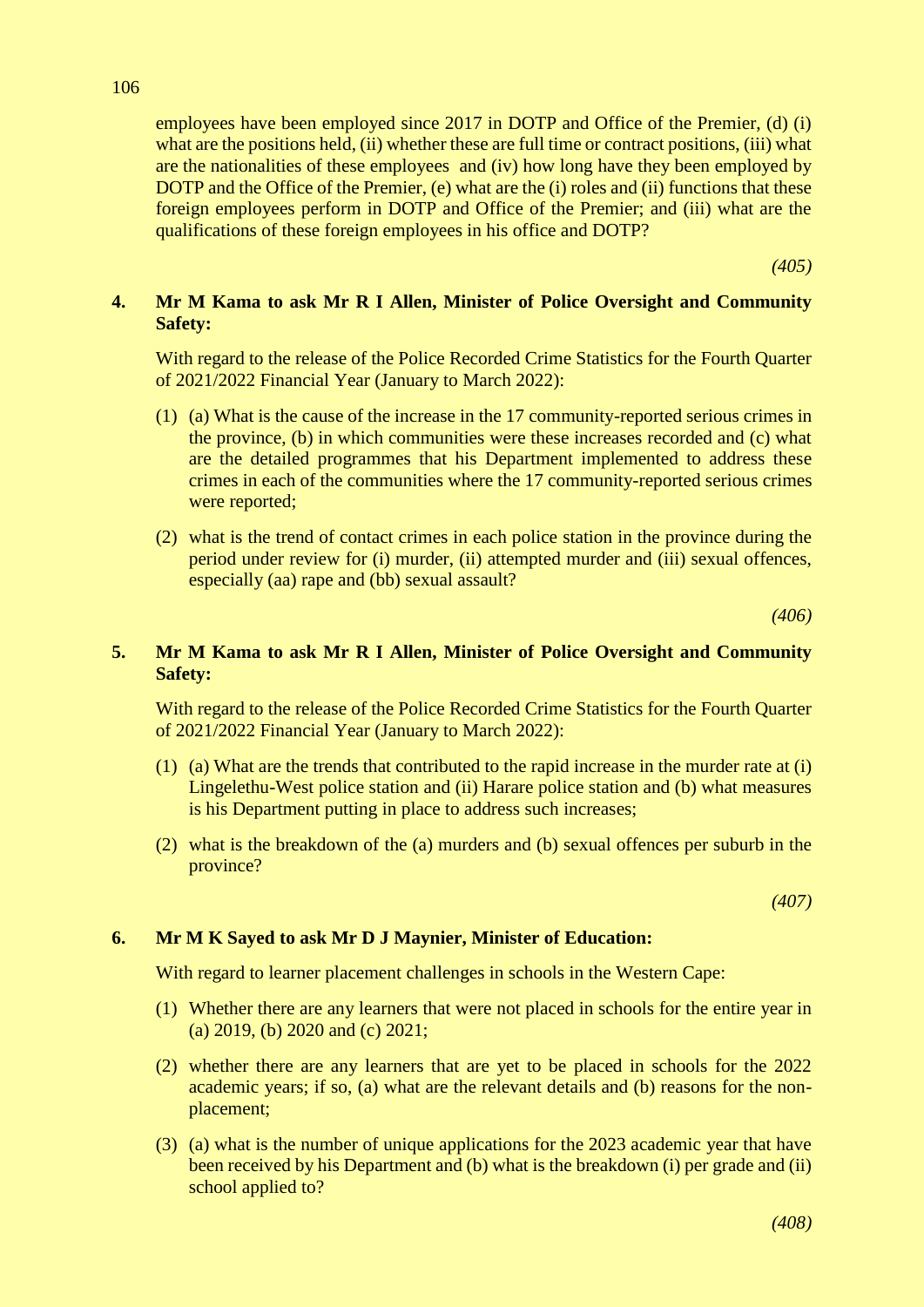#### **7. Mr M K Sayed to ask Mr D J Maynier, Minister of Education:**

With regard to learner placement challenges in schools in the Western Cape:

- (1) With regard to the number of unique applications received for the 2023 academic year; (a) how many were received timeously, (b) how many were late applications; (c) how many were successful applications and (d) what is the breakdown (i) per schools in which learners were placed, (ii) how many applications were rejected, including (aa) reasons for that rejection and (bb) breakdown per school where applications were rejected;
- (2) (a) at what point are public ordinary schools regarded as full and (b) what (i) guidelines and (ii) policies are used to guide schools to determine when a school is full?

*(409)*

#### **8. Mr M K Sayed to ask Mr D J Maynier, Minister of Education:**

With regard to the impact of Covid-19 on education between 2020 and 2022:

(a) What is the number of days that were lost due to the Covid-19 pandemic in (i) 2020 and (ii) 2021 and (b) what was the impact of this on learning and teaching, (c) what specific programmes have been put in place to assist the learners to catch-up, (d) (i) what is the number of studies that have been conducted on the impact of Covid-19 on education in the province, (ii) what were the results of each, and (iii) can copies of each study be made available?

*(410)*

#### **9. Ms P Z Lekker to ask Mr A R Winde, Premier:**

- (1) (a) What is the number and details of the Public Protector investigations that have been conducted against the (i) Western Cape Government, (ii) Members of the Executive and (iii) Western Cape Municipalities, in the (aa)  $5<sup>th</sup>$  and (bb)  $6<sup>th</sup>$ administrations, (b) what were the detailed (i) findings and (ii) recommendations and (c) can copies of each report be made available;
- (2) with regard to the investigations mentioned in (1), (a) what is the number of recommendations that were (i) adhered to and fully implemented; (ii) not implemented and reasons thereof and (iii) (aa) taken on review and (bb) the outcomes of such review?

*(411)*

#### **10. Mr P Marran to ask Mr A W Bredell, Minister of Local Government, Environmental Affairs and Development Planning:**

Since re-election to the Western Cape Legislature in 2014 to date,

- (1) (a) How many official trips/delegations related to Legislature or Department business has he gone on, (b) where did the delegation go, (c) for what purpose, (d) how long was the trip in days, (e) what was the mode of transportation and (f) how many officials, including (i) names, (ii) positions and (iii) from which departments accompanied him on the trips and (h) what meetings were scheduled and held on each of these trips;
- (2) whether any of these trips were multiple days; if so, what are the names name of the hotels/ establishments booked for accommodation;